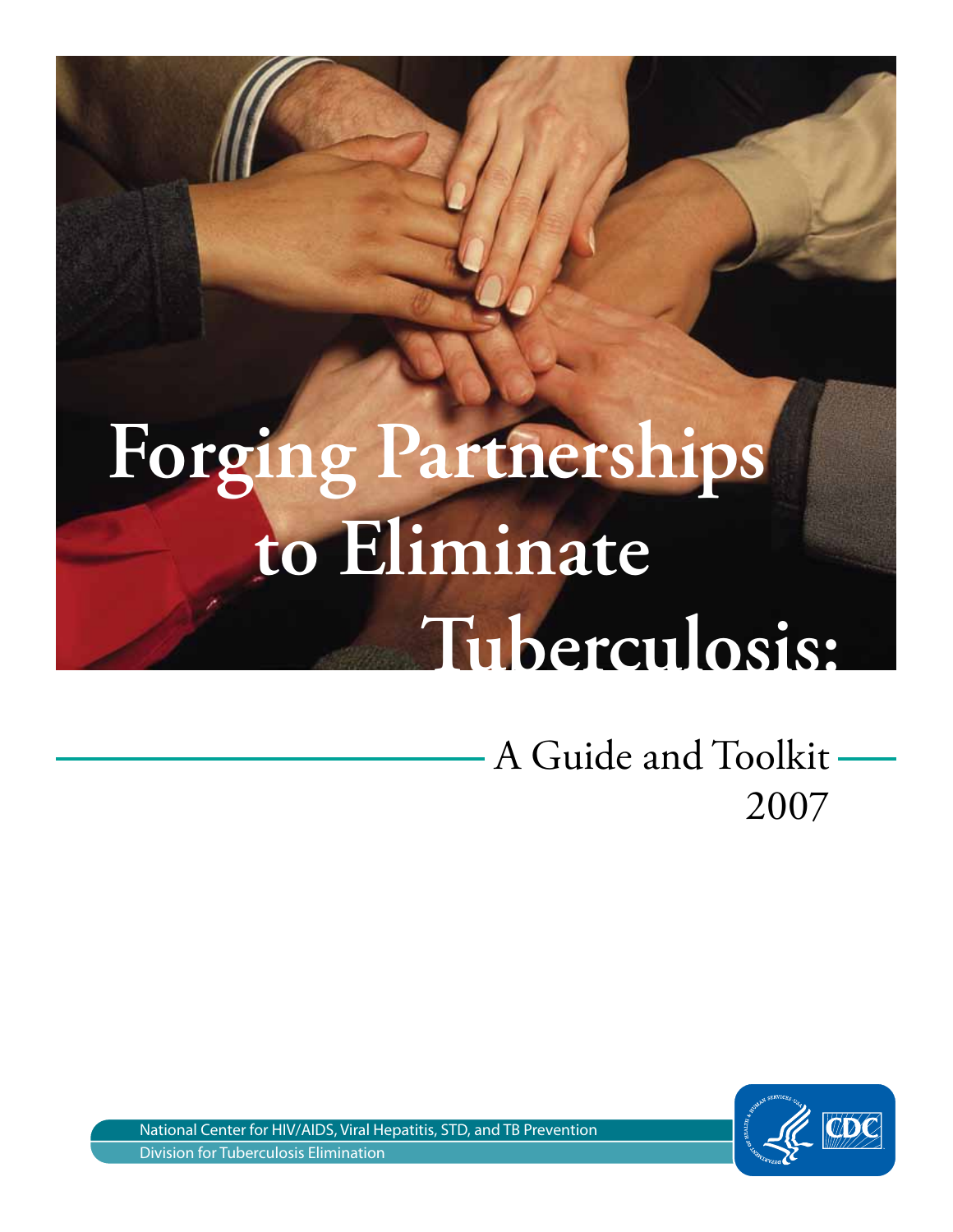## **Forging Partnerships to Eliminate Tuberculosis:**

- A Guide and Toolkit - 2007

Centers for Disease Control and Prevention National Center for HIV/AIDS, Viral Hepatitis, STD, and TB Prevention Division of Tuberculosis Elimination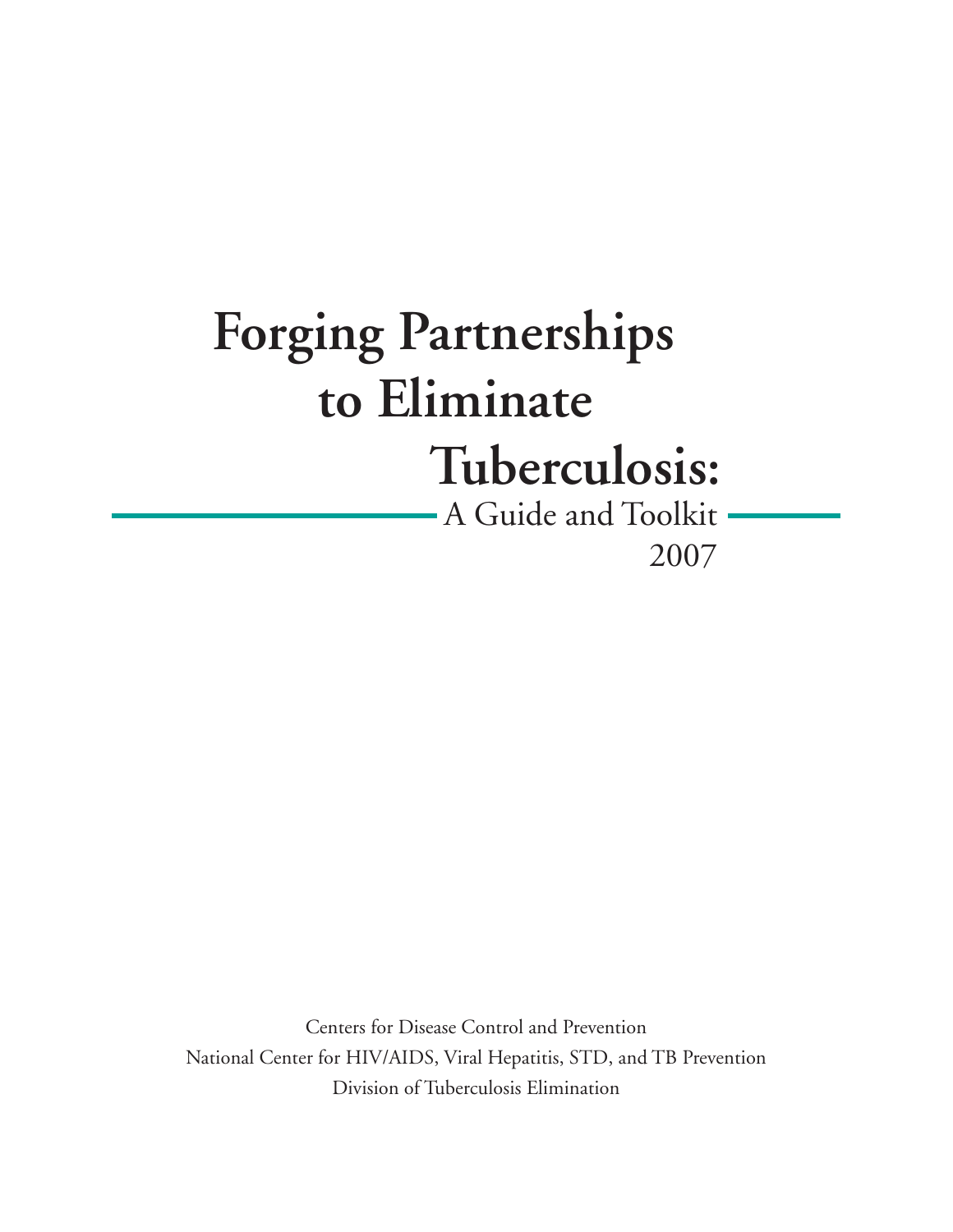### **Ordering Information**

Copies of the *Forging Partnerships to Eliminate Tuberculosis: A Guide and Toolkit*, are available from the Division of Tuberculosis Elimination's online ordering system at www.cdc.gov/tb. The publication number is 00-6552.

**This document is also accessible via the Internet at www.cdc.gov/tb.**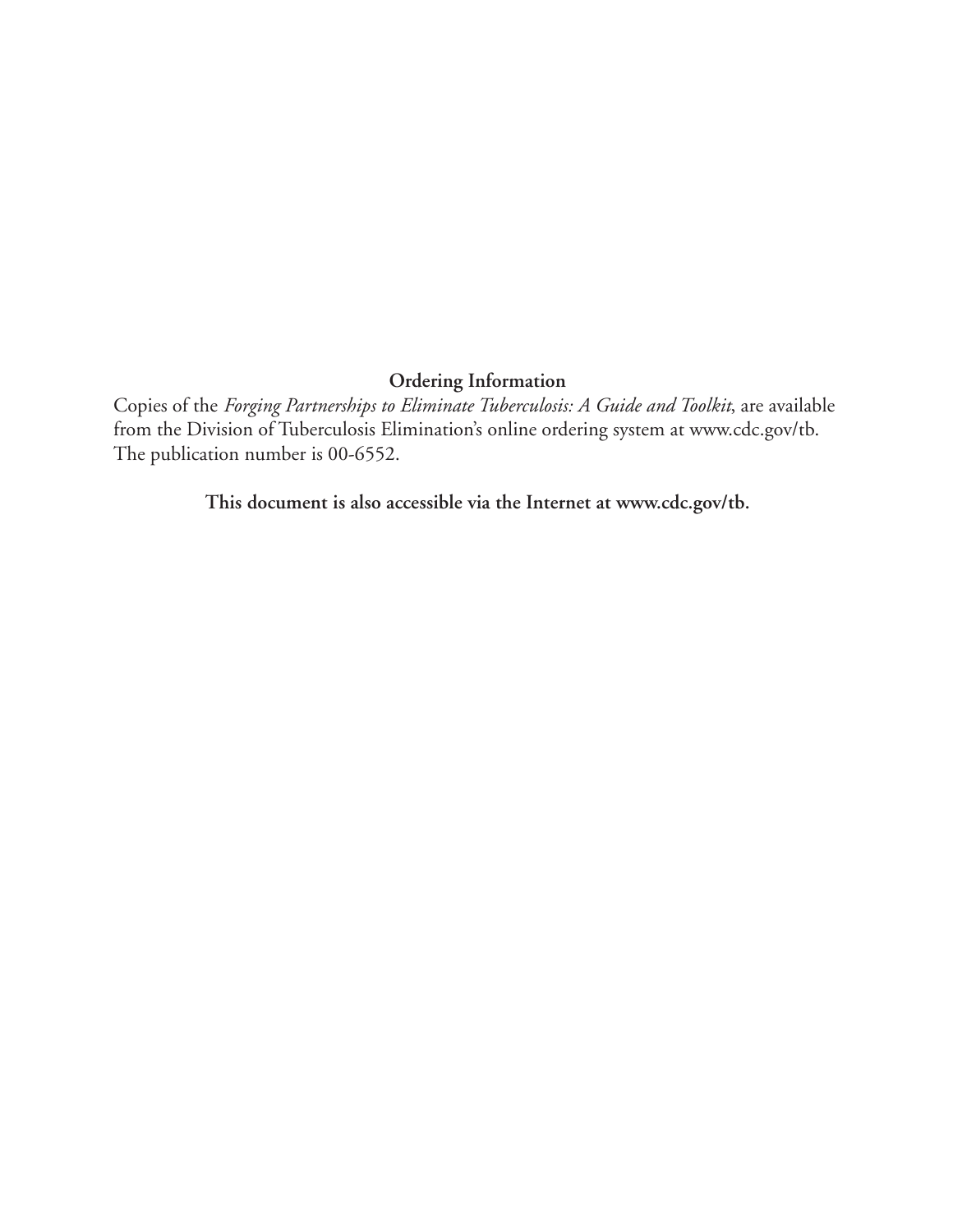### **Acknowledgements**

*Forging Partnerships to Eliminate Tuberculosis: A Guide and Toolkit* was prepared by the Division of Tuberculosis Elimination, Communications, Education, and Behavioral Studies Branch of the Centers for Disease Control and Prevention (CDC). Scott McCoy, Maria Fraire, and Wanda Walton in the CDC's Division of Tuberculosis Elimination directed the project, providing invaluable leadership and contributions. Special thanks to Constella Health Sciences, Inc. for overseeing the project and to project manager Patricia A. President and primary consultant Janine Pryor.

We gratefully acknowledge the following people who provided invaluable guidance in shaping this publication:

Sandra Barnett Garfield County Public Health Glenwood Springs, Colorado

Rajita Bhavaraju New Jersey Medical School National Tuberculosis Center

Rachel Blair Hawaii State Department of Health

Paul T. Britton Indiana Department of Health

Jeffrey B. Caballero Association of Asian Pacific Community Health Organizations 

Cynthia Glocker Crick National Center for HIV, STD, and TB Prevention CDC

Francesca Gany Center for Immigrant Health NYU School of Medicine

Vipra Ghimire Virginia Department of Health Lisa George Metropolitan Health Department Nashville, TN

Fernando Gonzalez Texas Department of Health

Mary Anette Grayer Detroit Health Department Detroit, Michigan

Genevieve Greeley New Mexico Department of Health

Kathleen Hursen Massachusetts Department of Public Health

Melissa Hopkins Consultant, Commonwealth of Kentucky

Olga Joglar Puerto Rico Department of Health

Harriet Kay DeKalb County Board of Health Decatur, Georgia

Laurel Little Garfield County Public Health Rifle, Colorado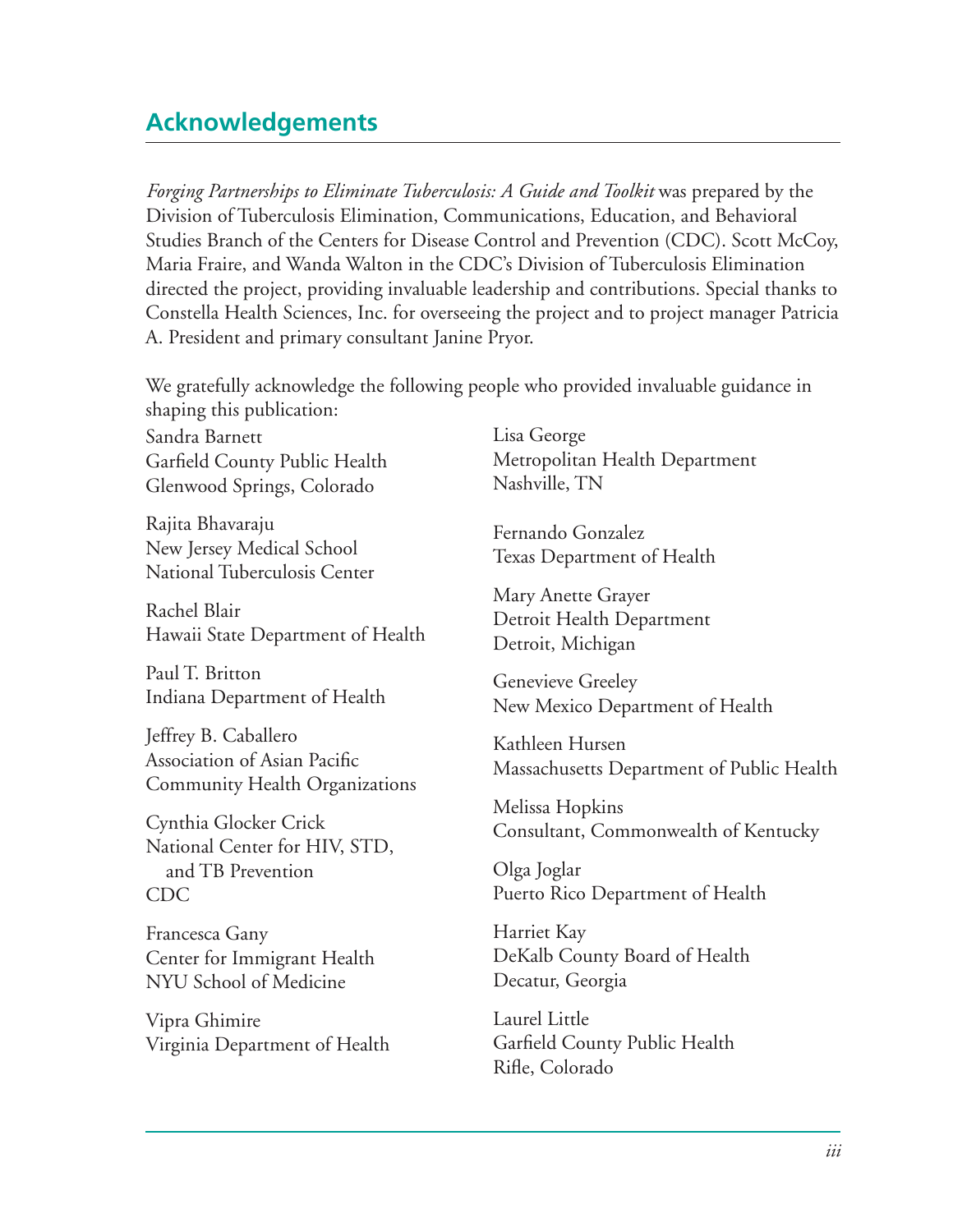John Lozier National Health Care for the Homeless Council

Allan Lynch Iowa Department of Public Health

Vernon A. Maas Health Resources and Services Administration

Ellen J. Mangione Colorado Department of Public Health and Environment

Jose Montero New Hampshire Department of Health and Human Services

Roger Murray Nebraska Department of Health and Human Services

Mindee Reece Kansas Department of Health and Environment

Kristen Rounds South Dakota Department of Health

Dan Ruggiero Division of Tuberculosis Elimination CDC

Alok Sarwal Colorado Asian Tuberculosis Elimination Project

Barbara Schultz Colorado Department of Public Health and Environment

Eric A. F. Simoes Children's Hospital and University of Colorado Health Sciences Center

Gary Simpson New Mexico Department of Health

Van Simsiman Filipino-American Community of Colorado

Sacsy Sukcharoun American Lung Association of San Diego and Imperial County

Savitri J. Tsering Wisconsin Department of Health and Family Services

P.K.Vedanthan University of Colorado Health Sciences Center

Charles Wallace Texas Department of Health

Maureen Wilce Division of Tuberculosis Elimination CDC

Barbara Weber Community Health Services Bloomington, Indiana

Gloria Williams Filipino-American Community of Colorado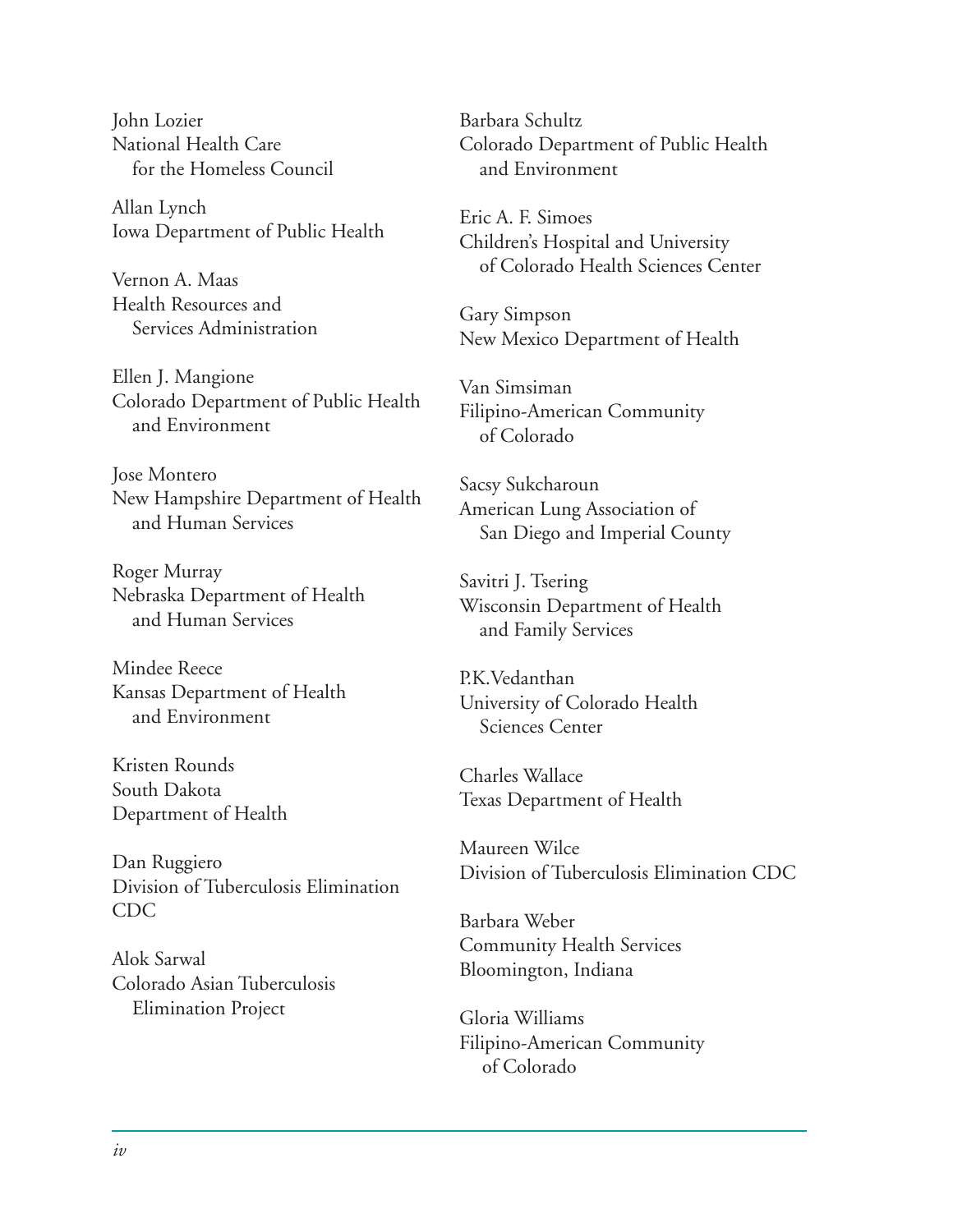

#### **DEPARTMENT OF HEALTH & HUMAN SERVICES** Public Health Service

 Centers for Disease Control and Prevention Atlanta, GA 30333

Dear Colleague:

Tuberculosis (TB) is one of the leading causes of death from infectious disease worldwide. An estimated 2 billion persons — one third of the world's population — are infected with the bacteria that cause TB. Each year, approximately 9 million persons become ill from TB; of these, almost 2 million die.

Yet, many people in the United States think that TB is a disease of the past —an illness that no longer threatens us today. One reason for this belief is that, in the United States, we are at an all-time low in the number of new persons diagnosed with active TB disease. However, the rate of decline has slowed in the past two years, and inequities persist in racial, ethnic, and foreign-born groups. Will this success make us vulnerable to the neglect that has historically come with declining numbers of persons suffering with TB, or will it provide us with the opportunity to accomplish our goal, the elimination of TB in this country?

Now is the time to take decisive actions, beyond our current efforts, that will ensure that we reach this attainable goal. Building and strengthening partnerships is one of those decisive actions. This country's unprecedented progress in controlling TB in recent years will not be sustainable without strengthened collaborations with local, state, national, and international partners from all sectors of our society. This kind of partnership action must be taken in order to reach those at highest risk for TB, and to identify innovative strategies to collaborate with them to improve testing and treatment among high-risk populations.

There is a great deal of work that remains to be done:

- Despite the decreased case rate among foreign-born persons, more than half of the TB cases in the United States in 2005 occurred in this population, and the case rate was almost nine times greater in this population than among U.S.-born persons.
- For substance abusers, the homeless, and others at risk who are often hard to reach, community-based organizations, neighborhood health centers, and private providers need to be enlisted to help identify undetected TB cases and latent TB infection as well as encourage treatment.
- TB rates among people born in the United States differ remarkably by race. In 2005, rates among non-Hispanic blacks remained more than eight times higher than rates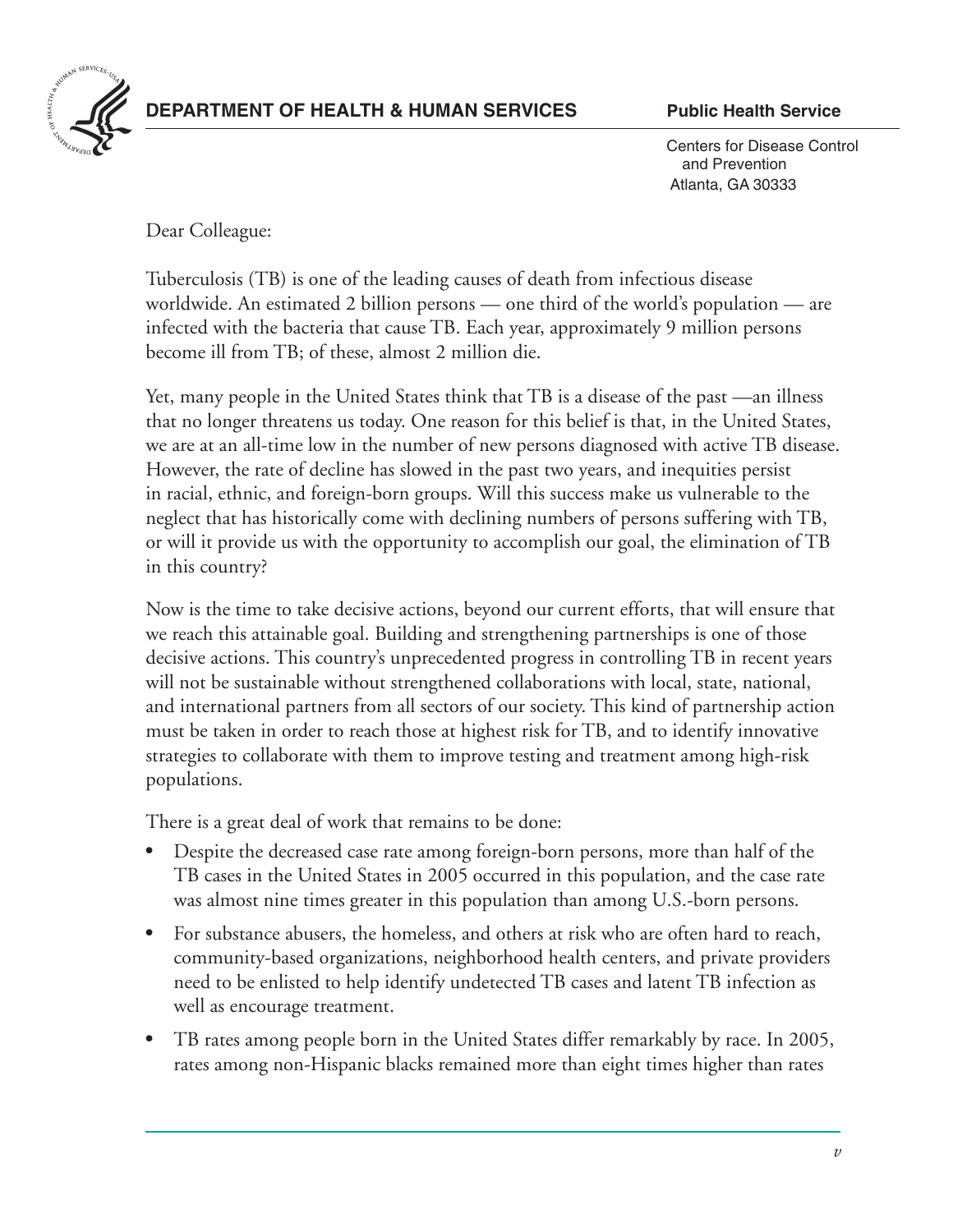among non-Hispanic whites. Non-Hispanic blacks and foreign-born individuals accounted for three-fourths of TB cases in 2005. Narrowing this gap in TB rates is a critical factor in achieving TB elimination.

Low-incidence areas in the United States need continued support to ensure that they maintain the capacity and expertise to respond to TB outbreaks when they occur.

The Centers for Disease Control and Prevention (CDC) and the Advisory Council for the Elimination of Tuberculosis (ACET), an external advisory group to the Secretary of Health and Human Services and the Director of the CDC, have long recognized the moral obligation as well as the public health benefit of eliminating TB in this country. Supported by the conclusions in the Institute of Medicine (IOM) report *Ending Neglect: The Elimination of Tuberculosis in the United States*, ACET and CDC believe eliminating TB in the United States is a realistic goal and have a plan by which to do so. Both groups are committed to this goal and recognize that success will require collaborating with others. 

We hope this document, *Forging Partnerships to Eliminate Tuberculosis: A Guide and Toolkit*, will foster the kinds of collaborations needed to make TB elimination a reality.

 Sincerely,

Kenned Clevi

Kenneth G. Castro, M.D. Assistant Surgeon General Director Division of Tuberculosis Elimination National Center for HIV/AIDS, Viral Hepatitis, STD, and TB Prevention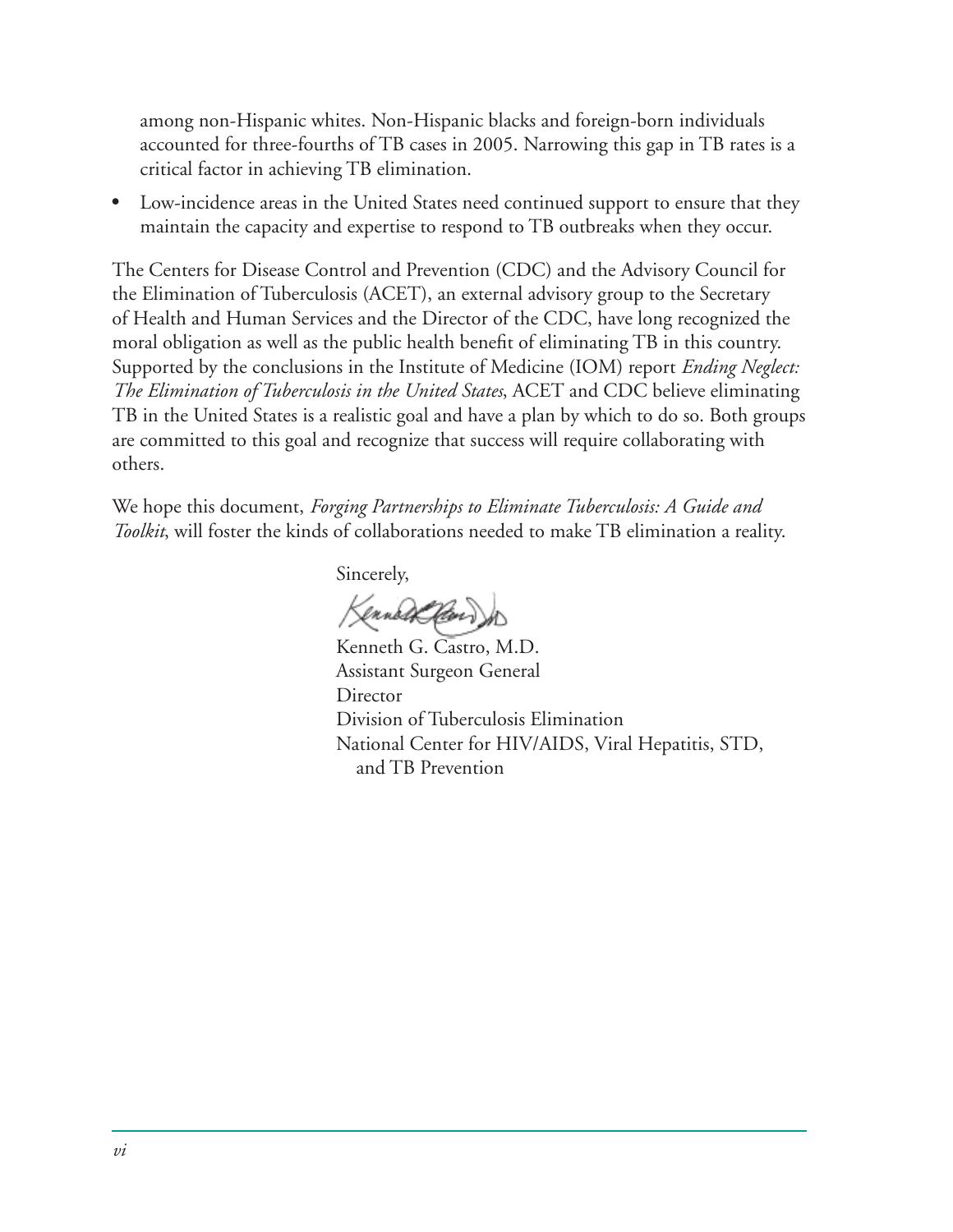## **Table of Contents**

| 3. What Successful Health-Related Community Partnerships             |  |
|----------------------------------------------------------------------|--|
|                                                                      |  |
|                                                                      |  |
|                                                                      |  |
| Recruit Partners Who Are Leaders within Stakeholder Populations  10  |  |
| Understand and Address Motivational Issues of Potential Partners  11 |  |
|                                                                      |  |
|                                                                      |  |
|                                                                      |  |
|                                                                      |  |
|                                                                      |  |
|                                                                      |  |
|                                                                      |  |
|                                                                      |  |
|                                                                      |  |
|                                                                      |  |
|                                                                      |  |
|                                                                      |  |
|                                                                      |  |
|                                                                      |  |
|                                                                      |  |
|                                                                      |  |
|                                                                      |  |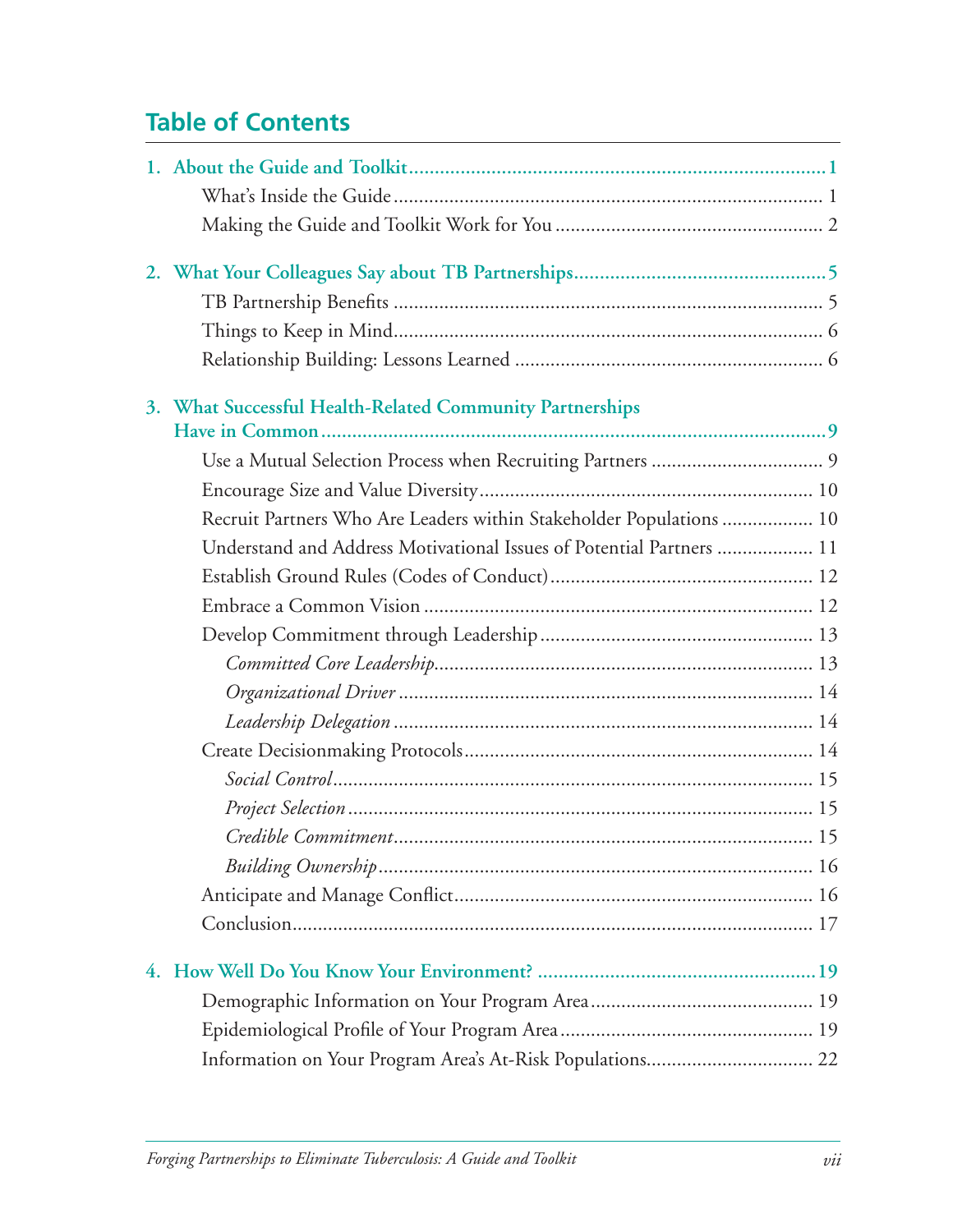| Understanding Primary Care Providers in Your Program Area25 |  |
|-------------------------------------------------------------|--|
|                                                             |  |
|                                                             |  |
|                                                             |  |
|                                                             |  |
|                                                             |  |
|                                                             |  |
|                                                             |  |
|                                                             |  |
|                                                             |  |
|                                                             |  |
|                                                             |  |
|                                                             |  |
|                                                             |  |
|                                                             |  |
|                                                             |  |
|                                                             |  |
|                                                             |  |
|                                                             |  |
|                                                             |  |
|                                                             |  |
|                                                             |  |
|                                                             |  |
|                                                             |  |
|                                                             |  |
|                                                             |  |
|                                                             |  |
|                                                             |  |
|                                                             |  |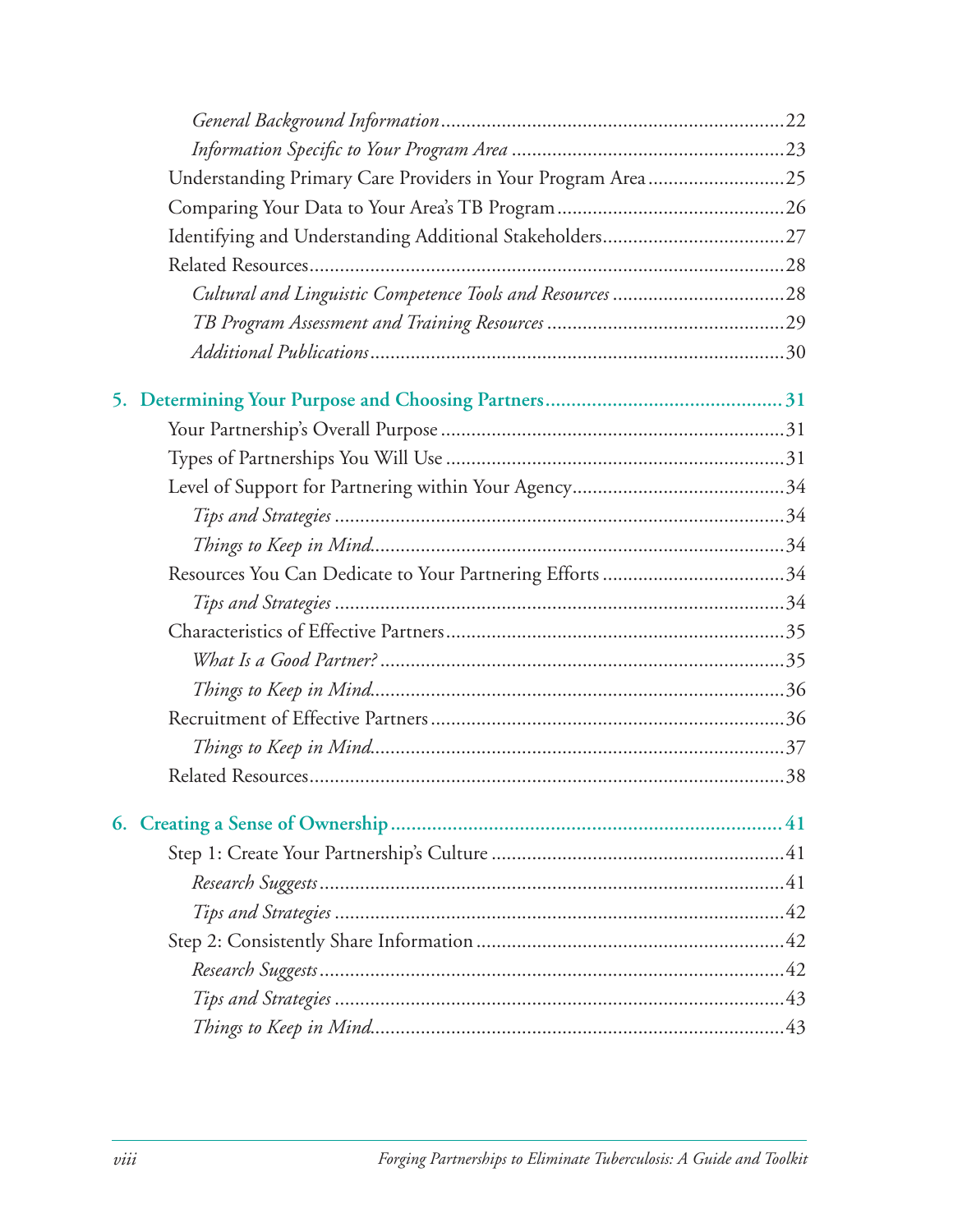| 7. Making Progress and Making Decisions: Structure and                |  |
|-----------------------------------------------------------------------|--|
|                                                                       |  |
|                                                                       |  |
|                                                                       |  |
|                                                                       |  |
|                                                                       |  |
|                                                                       |  |
| A Step-by-Step Approach for Collaborative Decisionmaking54            |  |
|                                                                       |  |
|                                                                       |  |
|                                                                       |  |
|                                                                       |  |
|                                                                       |  |
|                                                                       |  |
|                                                                       |  |
|                                                                       |  |
|                                                                       |  |
|                                                                       |  |
| 9. Sharing the Message: Working with the Media and TB Stakeholders 65 |  |
|                                                                       |  |
|                                                                       |  |
|                                                                       |  |
|                                                                       |  |
|                                                                       |  |
|                                                                       |  |
|                                                                       |  |
|                                                                       |  |